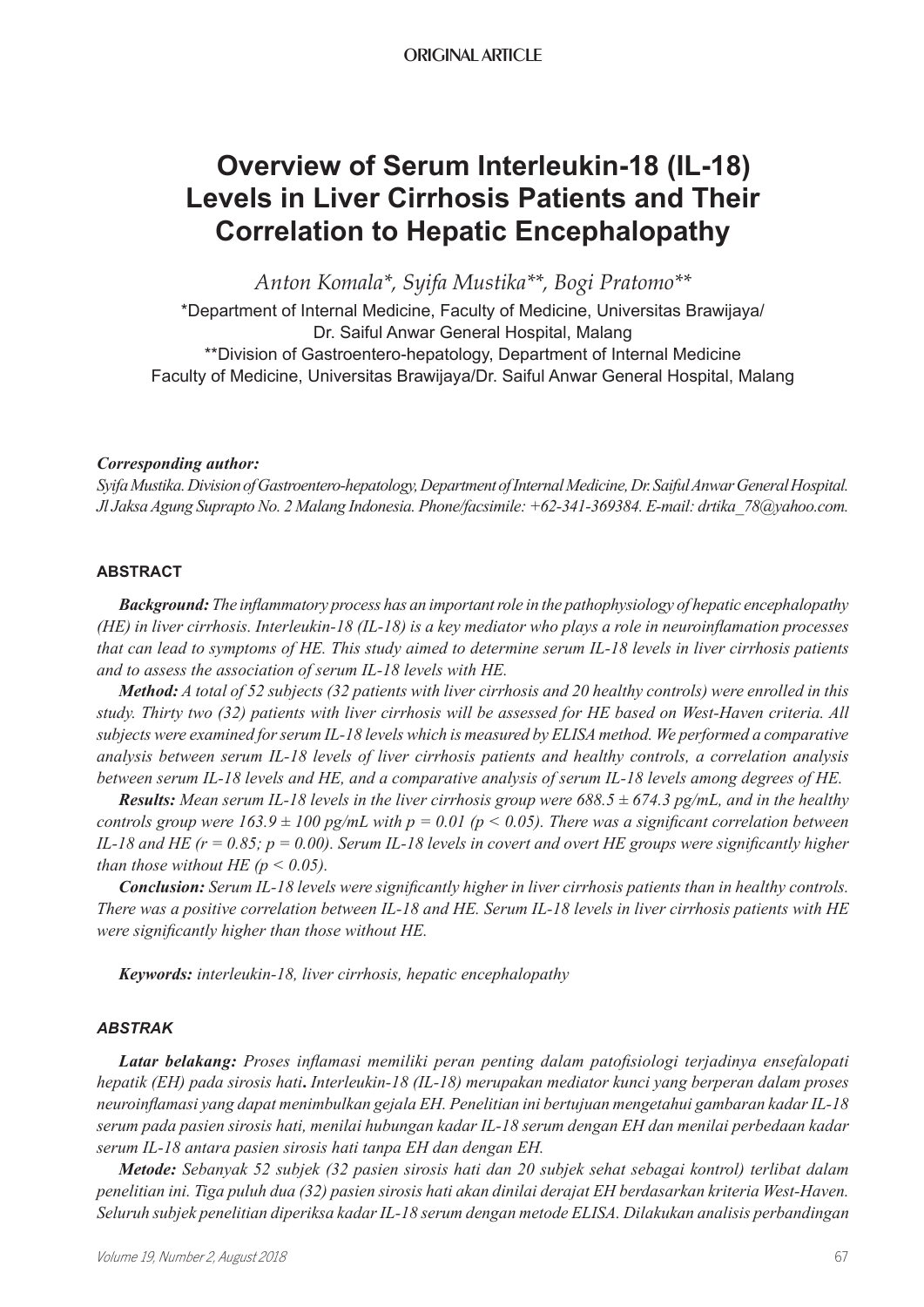*antara kadar IL-18 serum pasien sirosis hati dengan subjek sehat, analisis korelasi antara kadar IL-18 serum dengan derajat EH, dan analisis perbandingan kadar serum IL-18 antara derajat EH.*

*Hasil: Rata-rata kadar IL-18 serum pada kelompok sirosis hati sebesar 688.5 ± 674.3 pg/mL, dan kelompok kontrol sehat sebesar 163.9 ± 100 pg/mL dengan nilai p sebesar 0.01 (p < 0.05). Hasil analisis korelasi antara kadar IL-18 serum dengan EH didapatkan koefisien korelasi sebesar 0.85 dengan nilai p sebesar 0.00 (p < 0.05). Kadar serum IL-18 kelompok EH covert dan EH overt lebih tinggi dan berbeda bermakna dibandingkan dengan tanpa EH (p < 0.05)*

**Simpulan:** *Kadar IL-18 serum pada pasien sirosis hati lebih tinggi bila dibandingkan dengan subjek sehat, terdapat hubungan positif antara kadar IL-18 serum dengan EH pada pasien sirosis hati, dan kadar IL-18 serum pada pasien sirosis hati dengan EH lebih tinggi dibandingkan dengan tanpa EH.*

*Kata kunci: interleukin-18, sirosis hati, ensefalopati hepatik*

## **INTRODUCTION**

Hepatic encephalopathy (HE) is a neuropsychiatric syndrome associated with chronic and acute liver dysfunction, with clinical spectrum of neuropsychological disorders range from mild (subclinical) to coma.<sup>1</sup> The prevalence rate of HE is quite high, in a mild/ subclinical clinical spectrum, the prevalence of HE ranging about 30-88% in patients with liver cirrhosis.<sup>2</sup> Over the last 30 years, knowledge of HE has not changed much and seems to be largely ignored. This is seen with therapy that still aims to decrease the production of ammonia levels or increase its metabolism through the hepatic-urea cycle.<sup>3</sup>

The central role of ammonia in the pathogenesis of HE remains undeniable, but there has been some evidence that serum ammonia levels may be normal in  $30\%$  of patients with overt HE,<sup>4</sup> and serum ammonia levels may increase in 69% of patients without any HE signs and symptoms.<sup>5</sup> This suggests that there are other factors in the pathogenesis of HE. The inflammatory process appears to be a key factor for HE, in addition to disturbed gastrointestinal tract disorders which lead to microbiota dysbiosis, overgrowth of bacteria, bacterial translocation, systemic endotoxaemia and immune dysfunction.<sup>1</sup> Shawcross shows that patients with liver cirrhosis with hyperamonia due to amino acid oral administration to sepsis conditions, there are increases in proinflammatory mediators such as TNF-α, IL-1β and IL-6, and poor neuropsychiatric examination results. This is different than patients with hyperamonia without an inflammatory condition.<sup>7</sup> This suggests that hyperamonia alone is not enough to make patients with liver cirrhosis fall into HE.

One of the key mediators involved in neuroinflammatory processes is IL-18.<sup>8</sup> The IL-18 bond with its receptors in the central nervous system in addition to their role in neuroinflammatory processes

may also affect individual behavior, as occurs in liver cirrhosis patients with HE.<sup>9</sup> Ludwiczek et al shows significant plasma IL-18 level increase in patients with liver cirrhosis compared with healthy controls. The IL-18 plasma level increases in parallel with the progression of liver cirrhosis.<sup>10</sup> However, its relationship to the stage of HE has not been clearly defined. In Indonesia alone, no study have shown correlation between serum levels of IL-18 and HE, therefore this study aims to know the serum IL-18 level in liver cirrhosis patients, assess the association of serum IL-18 with HE and assess the difference in serum IL- 18 between liver cirrhosis patients without HE and with HE.

# **METHOD**

This study was cross-sectional observational. The population of this study were all patients of liver cirrhosis in Dr. Saiful Anwar General Hospital, Malang. The sample of this study was liver cirrhosis patients who had excluded and met inclusion criteria. Patients are given an explanation of the intent and purpose of the study, then asked to sign an informed consent if they are willing to take part in the study. Technique of sampling by consecutive sampling. The inclusion criteria of this study include: (1) Male or female patients aged 18- 79 years; (2) Liver cirrhosis patients with or without hepatic encephalopathy. Exclusion criteria for the study included: (1) Patients with hepatocellular carcinoma; (2) Liver cirrhosis patients with stroke and its sequelae; (3) Hypoglycemia.

The healthy subjects will be used as controls to compare serum IL-18 levels in healthy subjects and patients with liver cirrhosis. The healthy subjects will be matched by age and gender with liver cirrhosis patients. Subjects said to be healthy after anamnesis, physical examination and laboratory test showed normal results. Blood samples were taken by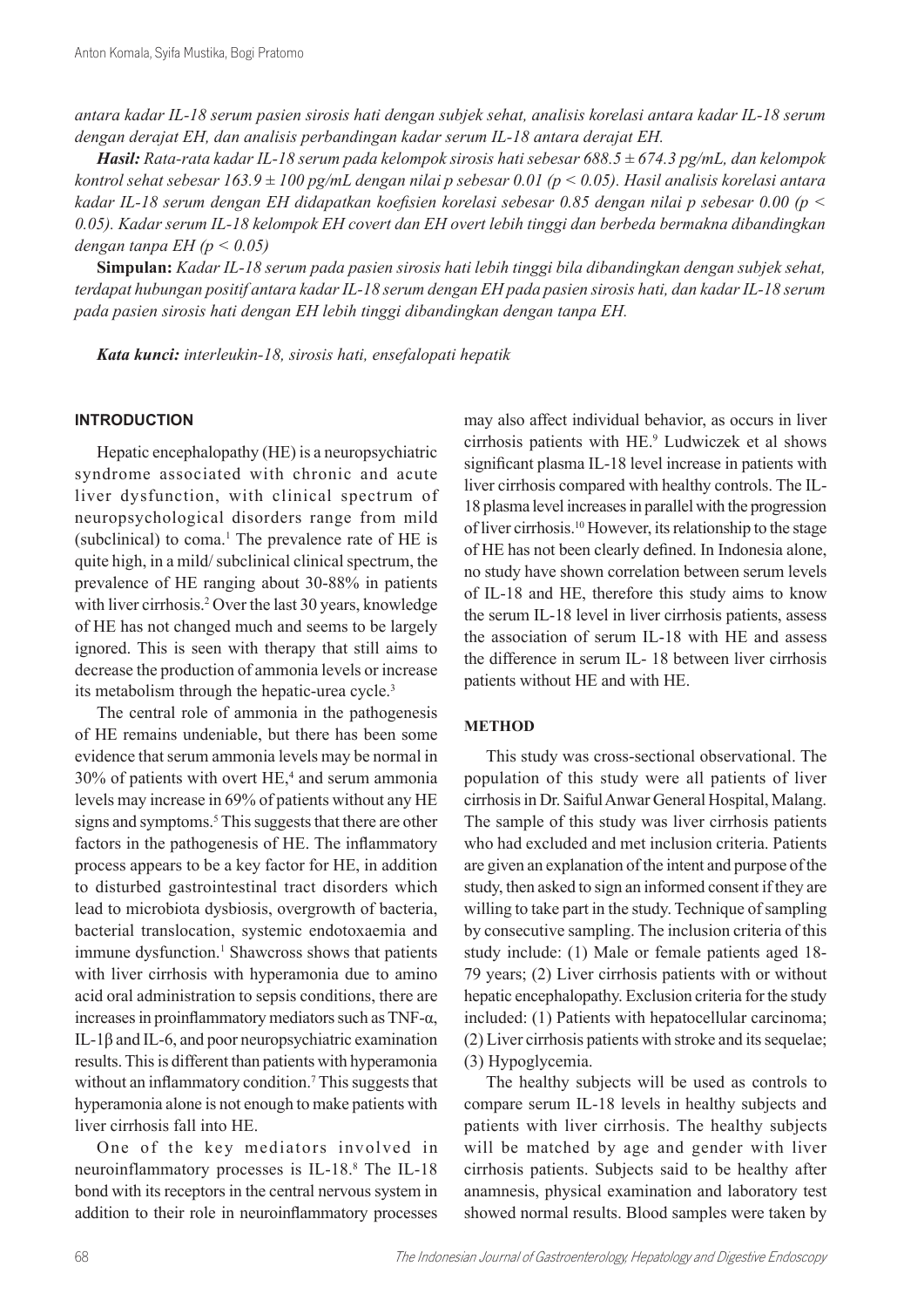phlebotomy of venous blood as much as 3 mL and inserted into vacutainer tube without ethylene diamine tetra acetate. The blood is centrifuged for 10 minutes to obtain serum. The obtained serum is stored at -80 °C until it is used for enzyme-linked immunosorbent assay (ELISA) examination. IL-18 examination using ELISA rapid with Human IL-18 serum Elabscience kit.

This study was conducted between May 2017 and October 2017 in Gastroentero-hepatology Polyclinic, Internal Medicine inpatient ward, Dr. Saiful Anwar General Hospital Malang, and Biomedical Laboratory, Faculty of Medicine, Universitas Brawijaya Malang.

Statistical analysis with numerical comparative tests will be used to see differences between serum IL-18 levels in cirrhotic patients with healthy control and to determine the ratio of serum IL-18 levels between groups of HE stages. The correlation test will be used to analyze the association of serum IL-18 levels with hepatic encephalopathy. Statistical analysis of data using statistical products and service solutions (SPSS) program statistics, version 17 for windows.

#### **RESULTS**

There were 52 subjects were enrolled during this study that consist of 32 patients with liver cirrhosis and 20 people as healthy control. We had performed HE assessment to 32 cirrhotic patients based on the West Haven criteria. It was obtained that 6 patients without symptoms of HE; 5 patients with minimal HE; 6 patients with stage 1 HE; 3 patients with stage 2 HE; 8 patients with stage 3 HE; and 4 patients with stage 4 HE. Characteristics of subjects are shown in Table 1.

**Table 1. Characteristics of liver cirrhotic patients and healthy controls**

|                                      | Group                         |                              |      |
|--------------------------------------|-------------------------------|------------------------------|------|
| <b>Characteristics</b>               | Liver cirrhosis<br>$(n = 32)$ | <b>Control</b><br>$(n = 20)$ | р    |
| Sex                                  |                               |                              | 0.45 |
| Male                                 | 24 (75%)                      | 13 (65%)                     |      |
| Female                               | 8(25%)                        | 7(35%)                       |      |
| Age                                  | $49.5 \pm 8.2$                | $48.4 \pm 12$                | 0.70 |
| Cause of liver                       |                               |                              |      |
| Cirrhosis                            |                               |                              |      |
| Hepatitis B                          | 19 (59.4%)                    |                              |      |
| Hepatitis C                          | 8(25%)                        |                              |      |
| Non-B Non-C                          | 5 (15.6%)                     |                              |      |
| Stage of hepatic encephalopathy (HE) |                               |                              |      |
| Without HE                           | 6(18.8%)                      |                              |      |
| Minimal HE                           | 5 (15.6%)                     |                              |      |
| Stage 1                              | 6(18.8%)                      |                              |      |
| Stage 2                              | $3(9.4\%)$                    |                              |      |
| Stage 3                              | 8(25%)                        |                              |      |
| Stage 4                              | 4(12.5%)                      |                              |      |
| Child-turcotte-                      |                               |                              |      |
| pugh (CTP)                           |                               |                              |      |
| A                                    | 8(25%)                        |                              |      |
| Β                                    | 5 (15.6%)                     |                              |      |
| C                                    | 19 (59.4%)                    |                              |      |

| - | Minimal hepatic encephalopathy (HE) $155.42 \pm 103.35$ |                     |
|---|---------------------------------------------------------|---------------------|
| - | Stage 1                                                 | $354.02 \pm 297.83$ |
| - | Stage 2                                                 | $804.83 \pm 561.61$ |
|   | Stage 3                                                 | $1200 \pm 629$      |
|   | Stage 4                                                 | $1656.75 \pm 33.75$ |

From Table 2, the lowest average serum IL-18 levels were found in liver cirrhosis patients without HE, and this value continued to increase to the highest level in liver cirrhosis patients with a stage 4 HE. The results of analysis of correlation between serum IL-18 levels and HE in liver cirrhosis patients, it was obtained

|                                 | Group                         |                       |         |
|---------------------------------|-------------------------------|-----------------------|---------|
| <b>Characteristics</b>          | Liver cirrhosis<br>$(n = 32)$ | Control<br>$(n = 20)$ | р       |
| $Hb$ (mg/dL)                    | $9.8 \pm 2.2$                 | $14.1 \pm 0.5$        | $0.00*$ |
| Leukosit (/µL)                  | $11211.9 \pm 7486$            | 7538 ± 1405.5         | 0.14    |
| Trombosit (/µL)                 | $98000 \pm 40452.3$           | 342350 ± 79898.1      | $0.00*$ |
| AST (U/L)                       | $55.8 \pm 27.4$               | $20.2 \pm 7.5$        | $0.00*$ |
| ALT (U/L)                       | $39.6 \pm 18.4$               | $20.1 \pm 12.3$       | $0.00*$ |
| Ureum (mg/dL)                   | $76.2 \pm 69.5$               | $29.8 \pm 1.6$        | $0.01*$ |
| Creatinin (mg/dL)               | $1.8 \pm 1.9$                 | $0.8 \pm 0.1$         | $0.04*$ |
| Natrium (mmol/L)                | $128.1 \pm 7.8$               | $140 \pm 3.5$         | $0.00*$ |
| Kalium (mmol/L)                 | $4.5 \pm 1$                   | $3.9 \pm 0.3$         | 0.08    |
| Cloride (mmol/L)                | $102.8 \pm 7.7$               | $98 \pm 1.7$          | $0.00*$ |
| Random blood<br>glucose (mg/dL) | $128.9 \pm 26.3$              | $103 \pm 16$          | 0.06    |

\*statistically significant (p < 0.05) with Mann-Whitney test; Hb: hemoglobin; AST: aspartate aminotransferase; ALT: alanine aminotransferase

Serum IL-18 test results between the liver cirrhosis group and healthy control group can be seen in Figure 2.



**Figure 2. Differences in serum IL-18 levels between liver cirrhosis group and healthy control group.**

Figure 2 shows that the mean serum IL-18 levels in the liver cirrhosis group were  $688.5 \pm 674.3$  pg/mL, and the healthy control group of  $163.9 \pm 100$  pg/mL. By using Mann-Whitney test, p is  $0.01$  ( $p < 0.05$ ). It was proved that the mean serum IL-18 levels in the liver cirrhosis group were higher and significantly different with the healthy control group. The results of this analysis prove that there is elevated serum IL-18 level in patients with liver cirrhosis.

**Table 2. Serum IL-18 levels of liver cirrhosis patients with various degrees of hepatic encephalopathy Stage of hepatic encephalopathy Mean serum IL-18 levels** 

Without hepatic encephalopathy (HE) 81.37 ± 47.68

**(pg/mL)**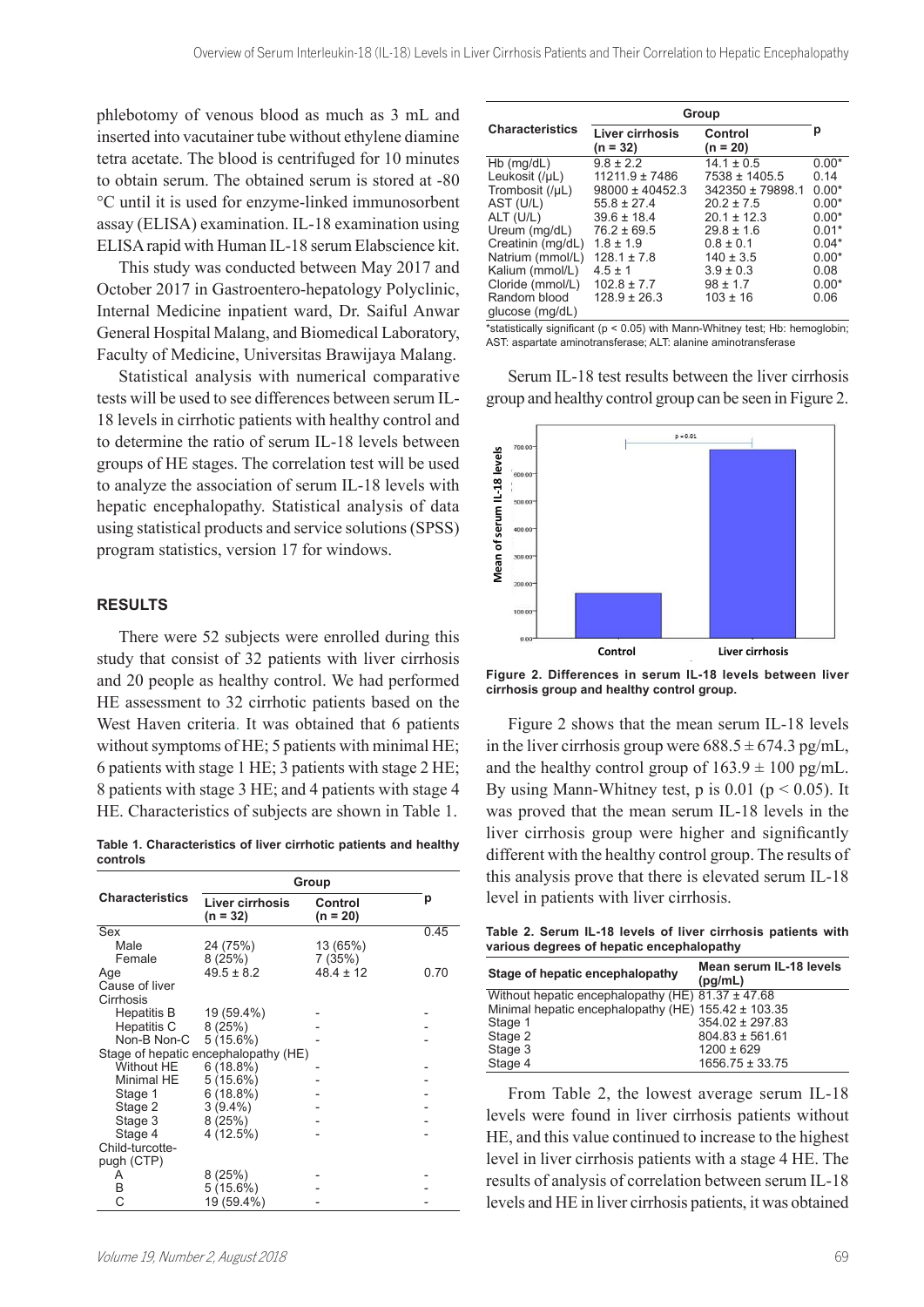correlation coefficient of 0.85 with  $p = 0.00$  ( $p < 0.05$ ). It was shown that there was a significant relationship between serum IL-18 levels and HE in liver cirrhosis patients. The correlation coefficient of 0.85 indicates a very strong association between serum IL-18 levels and HE in liver cirrhosis patients. The positive correlation coefficient indicates that elevated serum IL-18 levels will be followed by elevated HE degree, and vice versa. Correlation of serum IL-18 levels with HE levels in patients with liver cirrhosis is shown in Figure 3.



**Figure 3. Correlation of serum IL-18 levels with hepatic Figure 3. Correlation of serum IL-18 levels with hepatic encephalopathy (HE) degree in liver cirrhosis encephalopathy (HE) degree in liver cirrhosis patients patients Figure 3. Correlation of serum IL-18 levels with hepatic encephalopathy (HE) degree in liver cirrhosis** 

Difference in test results of serum IL-18 levels based on the degree of HE in patients with liver cirrhosis are shown in Figure 4.



With the Mann-Whitney test, the difference in occur serum IL-18 levels in the liver cirrhosis patients between without HE and with minimum HE group, it

was obtained p-value of  $0.247$  (p  $> 0.05$ ) showed no significant difference. While compared to the groups of patients at 1-4 degrees, p was less than 0.05 ( $p \le$ 0.05) indicating a significant increase in IL-18 levels.

Based on severity of symptom, HE can be divided into 2 groups ie covert HE (minimum HE and stage 1 HE) and overt HE (stage 2, 3 and 4 HE). To determine the difference of IL-18 levels between the groups, Kruskal-Wallis test and Mann-Whitney test were performed. The test results of different serum IL-18 levels based on the each stage HE group in liver



s patients are shown in Figure 5.

Figure 5. Differences in serum IL-18 levels between hepatic **encephalopathy (HE) groups in liver cirrhosis patients. Description = The red line shows the value of p < 0.05**

Based on Figure 5, there was a significant difference in serum IL-18 levels between group without HE and with covert HE ( $p = 0.03$ ), group without HE with overt HE ( $p = 0.00$ ), and covert HE with overt HE ( $p = 0.00$ ).

## **DISCUSSION**

Of the 32 patients with liver cirrhosis who were the subject of the study, 75% of the patients were male and 25% were female. In southern China, Xing Wang et al reported that most liver cirrhosis patients were men of  $83.16\%$  and  $16.84\%$  were female.<sup>11</sup> The study, carried out by Tambunan et al in Dr. Soedarso Pontianak during period January 2008 - December 2010 which also get the largest patient of cirrhosis hepatis is male equal to 69,6%.<sup>12</sup> The same thing reported by Dr. M. Djamil Padang General Hospital which in patients with liver cirrhosis, the percentage of male (65.8%) more than female.<sup>13</sup> Gender is thought to have a role in the occurrence of cirrhosis hepatis, men have different social environment and lifestyle than women, men generally have a greater chance of contact with viral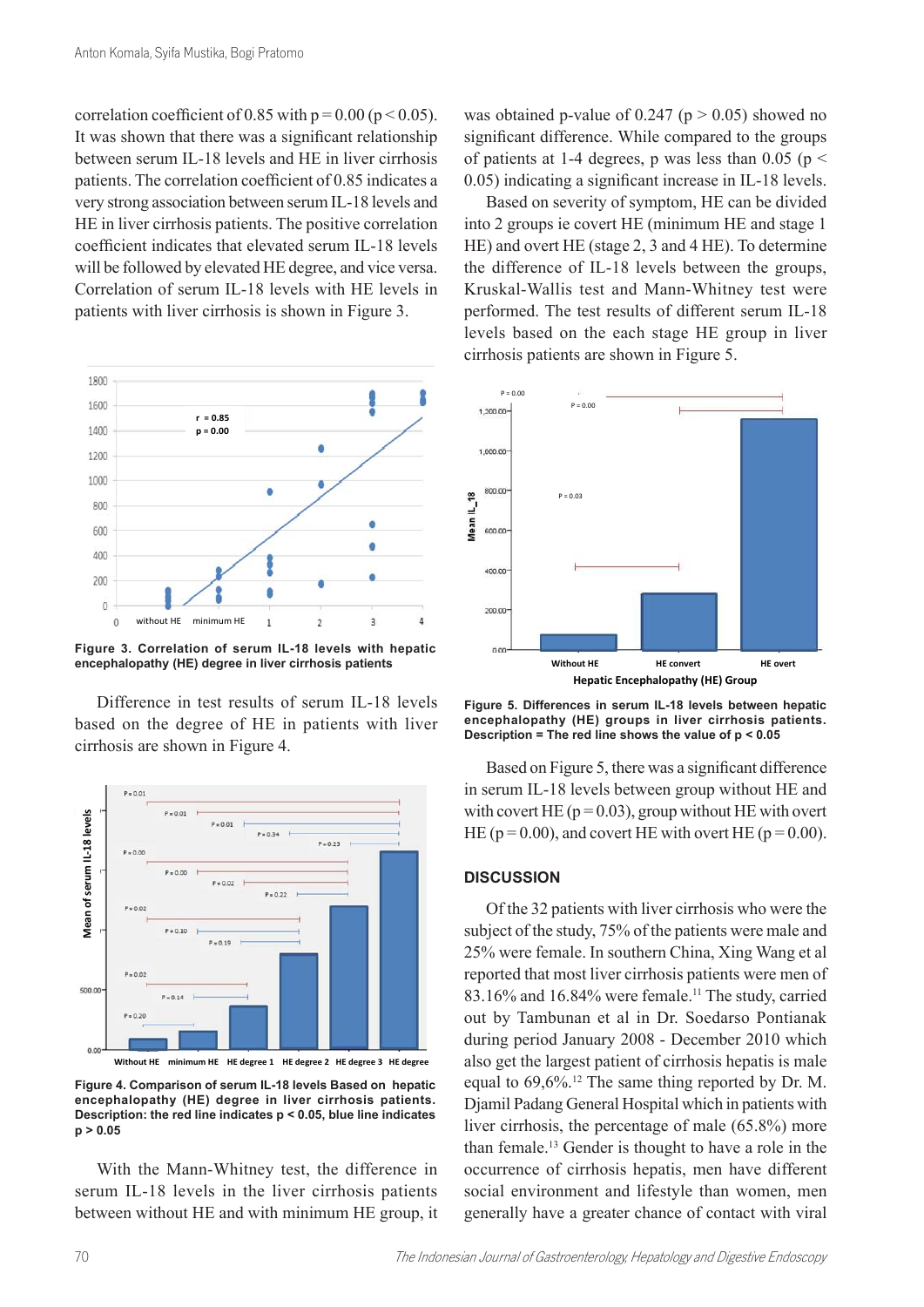hepatitis and alcohol consumption.<sup>14</sup> The median age of patients with liver cirrhosis in this study was  $49.5 \pm 8.2$ years. This is in accordance with the literature which states that the average age of sufferers most age group 30-59 years with peak around the age of 40-49 years.<sup>15</sup>

In our study, the most common cause of liver cirrhosis was hepatitis B virus infection of 59.4% followed by hepatitis C of 25%. In developed countries, the most common causes of liver cirrhosis are alcoholic liver disease and hepatitis C virus infection,whereas in Southeast Asia, the main causes of liver cirrhosis are hepatitis B and hepatitis C virus infection.<sup>15,16</sup>

From the results of this study, 18.8% (6 patients) had no symptoms of hepatic encephalopathy while 81.2% (26 patients) were accompanied by hepatic encephalopathy. Based on West Haven criteria, from 26 patients; 5 patients (15.6%) were found with minimal HE; 6 patients (18.8%) with stage 1 HE; 3 patients (9.4%) with stage 2 HE; 8 patients (25%) with stage 3 HE; and 4 patients (12.5%) with stage 4 degree HE. Thus, the outline of this study indicates that 34.3% of patients belong to covert HE and 47% of patients belong to overt HE. These findings are consistent with the literature which stated that HE prevalence in a mild/ subclinical clinical spectrum varies between 30-88% in patients with liver cirrhosis, whereas overt HE occurs in about 45% of patients with liver cirrhosis. $2,17$ 

A total of 20 healthy subjects participated as controls in this study, including 7 women and 13 men with an average age of  $48.4 \pm 12$  years. From the test results, the difference between liver cirrhosis group and control of gender characteristics and age was found p greater than  $0.05$  (p  $> 0.05$ ) indicating that both groups had uniform or homogeneous gender and age characteristics. The uniformity of sex and age in this study is important because based on research conducted by Ferrucci et al showed that IL-18 levels differ by sex and age group.<sup>18</sup>

From the analysis, it was proved that the mean serum IL-18 levels in the liver cirrhosis group were higher and significantly different than the healthy control group. This is consistent with Ludwiczek et al's study which suggested that there is a significant difference in plasma IL-18 levels in liver cirrhosis patients when compared with healthy controls.<sup>10</sup>

The results of this study indicate that there is an elevated serum IL-18 level in patients with liver cirrhosis. The high serum IL-18 concentration was associated with elevated plasma endotoxin or Lipopolysaccharide (LPS) levels of the gastrointestinal microbiota in liver cirrhosis patients.<sup>19</sup> Hanck et al

demonstrated a significant increase in plasma LPS levels in liver cirrhosis patients when compared with healthy controls.<sup>19</sup> LPS plasma levels is also associated with increased expression of IL-18 genes by peripheral blood mononuclear cells.<sup>19</sup> In vitro study also showed that LPS stimulates expression of IL-18 by peripheral blood mononuclear cells.<sup>20</sup>

In addition to increased IL-18 expression by peripheral blood mononuclear cells due to LPS stimulation, high serum IL-18 levels in patients with liver cirrhosis reflect liver clearance failure on LPS caused by portosystemic shortcuts, phagocyte capacity defect of the liver reticuloendothelial system and decreased endotoxin binding capacity.19,21

This study has proved that there is a very strong association between serum IL-18 levels and hepatic encephalopathy in patients with liver cirrhosis with a positive correlation coefficient indicating elevated serum IL-18 levels will be followed by elevated HE stage. This is consistent with the Jain et al study which also showed a significant association between serum IL-18 levels and hepatic encephalopathy  $(r =$ 0.76;  $p = 0.02$ ).<sup>21</sup> In addition to IL-18, Jain et al also proved a positive correlation between proinflammatory cytokines (TNF-α, IL-6), endotoxin serum with hepatic encephalopathy stage.<sup>22</sup>

This study shows that there is role of inflammation in the pathophysiology of hepatic encephalopathy in patients with liver cirrhosis. The underlying mechanisms of IL-18 in the pathophysiology of hepatic encephalopathy are evidenced by in vitro study of laboratory animals (rat) demonstrating that IL-18 destroys long-term potentiation and signal transduction mediated by N-methyl D-aspartate-receptor in the hippocampus.<sup>23</sup> Both processes are involved in learning and memory formation. This suggests that IL-18 may also cause changes that lead to decreased cognitive function.<sup>24</sup>

This study proves that IL-18 can differentiate between cirrhosis of the liver without hepatic encephalopathy, with covert and overt encephalopathy hepatic. Similarly, study conducted by Montoliu et al also demonstrated that significantly higher IL-18 levels in patients with liver cirrhosis with a minimum HE when compared with liver cirrhosis without HE.<sup>24</sup> IL-18 may be a good indicator for detecting covert HE.<sup>24</sup>

This study has shown that there is a role of inflammation in the pathophysiology of hepatic encephalopathy in patients with liver cirrhosis. The clinical consequence of the role of inflammation in the pathophysiology of hepatic encephalopathy is in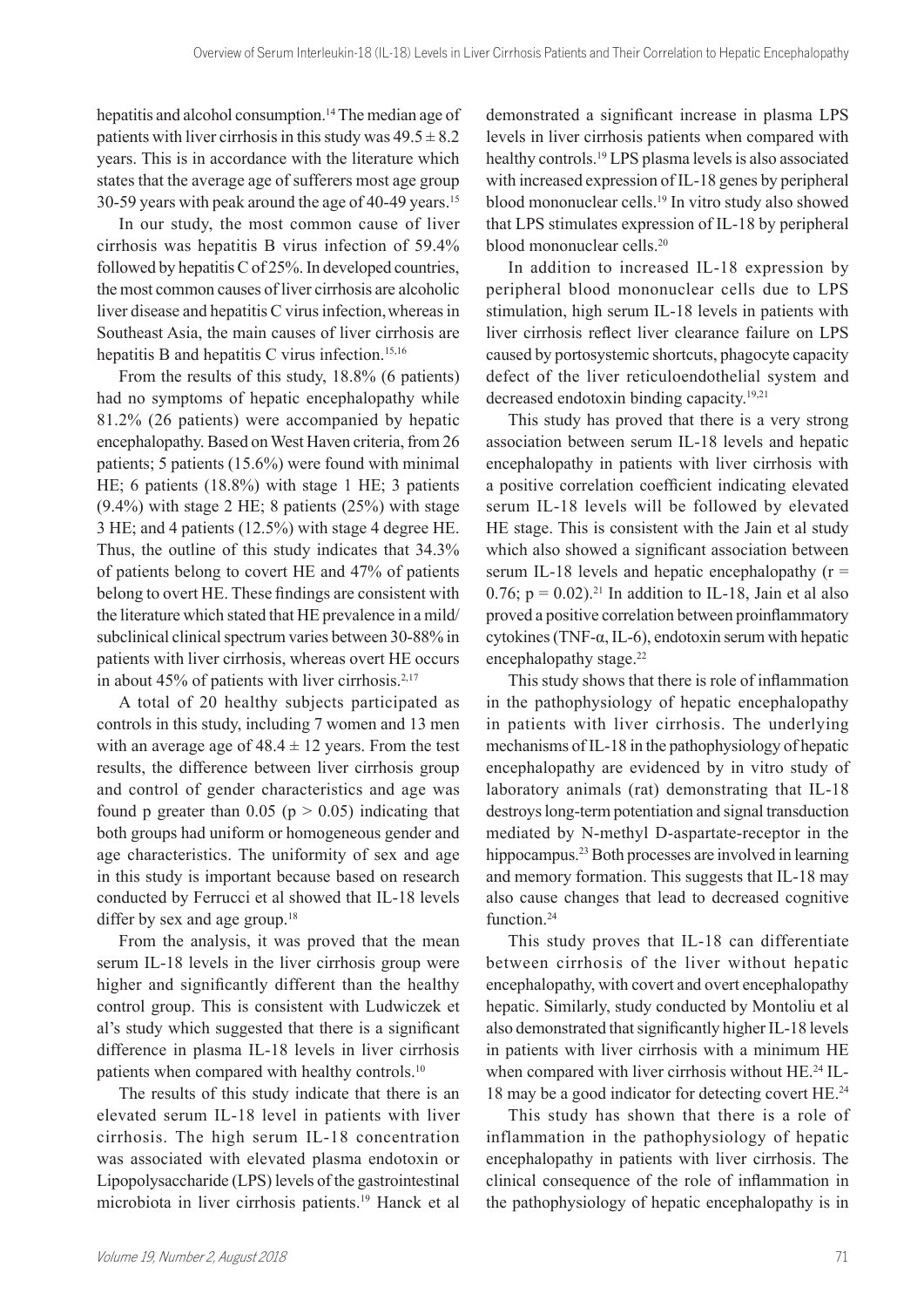its treatment. Cauli et al in his study provided nonsteroidal anti-inflammatory drug (NSAID) ibuprofen in rat-experimental animals with hepatic encephalopathy and resulted in decreased neuroinflammation and improved cognitive and motor abilities.<sup>25</sup> However, NSAID administration may induce gastropathy, and have secondary effects on damage kidney, so that other therapeutic modalities are required which able to eliminate neuroinflammation in patients with liver cirrhosis with hepatic encephalopathy.26,27

IL-18 is a potent protein kinase activator p38 mitogen-activated protein kinase (MAPK).<sup>27</sup> p38 MAPK is the meeting point of various signaling processes involved in inflammation. The activity of p38 increases in the brain cortex of mouse-fed animals with hepatic encephalopathy.<sup>28,29</sup> The role of p38 in inflammation and neuroinflammation makes it an attractive target for novel therapy.<sup>29</sup>

The limitation of this study is the number of samples lacking to test the diagnostic value of IL-18 in differentiating patients with liver cirrhosis without hepatic encephalopathy and with covert hepatic encephalopathy. In addition, this study did not observe changes in serum IL-18 levels when improving the symptoms of HE after patients received treatment.

# **CONCLUSION**

From the results and analysis of the research, it can be concluded that serum IL-18 levels were significantly higher in liver cirrhosis patients than in healthy controls. There was a positive correlation between IL-18 and HE in liver cirrhosis patients and serum IL-18 levels in liver cirrhosis patients with HE were significantly higher than those without HE.

Further research with a larger sample is needed to test the serum IL-18 diagnostic value in distinguishing liver cirrhosis patients without hepatic encephalopathy and with covert hepatic encephalopathy. Serum IL-18 should be required after improvement of hepatic encephalopathy symptoms which will support IL-18 correlation with hepatic encephalopathy degree.

### **REFERENCES**

- 1. Coltart I, Tranah HT, Shawcross DL. Inflammation and hepatic encephalopathy. Elsevier 2013;536:189-96.
- 2. Vilstrup H, Amodio P, Bajaj J, Cordoba J, Ferenci P, Mullen KD, et al. Hepatic encephalopathy in chronic liver disease. Practice Guideline by the American Association for the Study of Liver Diseases and the European Association for the Study of the Liver. Hepatology 2014;60:717.
- 3. Shawcross DL. Is it time to target gut dysbiosis and immune dysfunction in the therapy of hepatic encephalopathy? Expert Rev Gastroenterol Hepatol 2015;9:539-42.
- 4. Qureshi MO, Khokhar N, Shafqat F. Ammonia levels and the severity of hepatic encephalopathy. J Coll Physicians Surg Pak 2014;24:160-3.
- 5. Ong JP, Aggarwal A, Krieger D, Easley KA, Karafa MT, Lente VF, et al. Correlation between ammonia levels and the severity of hepatic encephalopathy*.* Am J Med 2003;114:188–93.
- 6. Kundra A, Jain A, Banga A, Bajaj G, Kar P. Evaluation of plasma ammonia levels in patients with acute liver failure and chronic liver disease and its correlation with the severity of hepatic encephalopathy and clinical features of raised intracranial tension. Clin Biochem 2005;38:696-9.
- 7. Shawcross DL, Wright G, Olde DS, Jalan R. Role of ammonia and inflammation in minimal hepatic encephalopathy. Metab Brain Dis 2007;22:125-38.
- 8. Mueser UF, Schimdt OI, Oberholzer A, Bu¨hrer C, Stahel PF. IL-18: a key player in neuroinflammation and neurodegeneration? Elsevier 2005;28:487-93.
- 9. Alboni S, Cervia D, Sugama S, Conti B. Interleukin 18 in the CNS. J Neuroinflammation 2010;7:1-12.
- 10. Ludwiczek O, Kaser A, Novick D, Dinarello CA, Rubinstein M, Vogel W, et al. Plasma Levels of Interleukin-18 and Interleukin-18 Binding Protein Are Elevated in Patients with Chronic Liver Disease. J Clin Immunol 2002;22:331-7.
- 11. Wang X, Lin SX, Tao J, Wei XQ, Liu YT, Chen YM, et al. Study of liver cirrhosis over ten consecutive years in Southern China. World J Gastroenterol 2014;20:13546–55.
- 12. Tambunan A, Mulyadi Y, Kahtan MI. Karakteristik pasien sirosis hati di RSUP Dr. Soedarso Pontianak periode Januari 2008 - Desember 2010. Jurnal Mahasiswa PSPD FK Universitas Tanjungpura 2013;2:1-19.
- 13. Lovena A, Miro S, Efrida. Karakteristik Pasien Sirosis Hepatis di RSUP Dr. M. Djamil Padang. Jurnal Kesehatan Andalas 2017;6:1-8.
- 14. Shimizu I, Matsumoto T, Suzuki N, Sagara C, Koizumi Y, Asaki T, et al. Chronic liver diseases develop more slowly in females than males In: Shimizu I, eds. Preventive female sex factors against the development of chronic liver disease. Japan. Japan: Bentham eBooks 2012.p.3-18.
- 15. Nurdjanah S. Sirosis Hati. In: Setiati S, Alwi I, Sudoyo AW, Simadibrata M, Setiyohadi B, Syam AF, eds. Buku Ajar Ilmu Penyakit Dalam. Vol 2. 6<sup>th</sup> ed. Jakarta: Interna Publ 2014.p.1978-83.
- 16. Schuppan D, Afdhal NH. Liver cirrhosis. Lancet 2008;371:838- 51.
- 17. Poordad FF. The burden of hepatic encephalopathy. Aliment Pharmacol Ther 2006;25:3-9.
- 18. Ferrucci L, Corsi A, Lauretani F, Bandinelli S, Bartali B, Taub DD, et al. The origins of age-related proinflammatory state. Blood 2005;105:2294-9.
- 19. Hanck C, Manigold T, Böcker U, Kurimoto M, Kölbel C, Singer M, et al. Gene expression of interleukin 18 in unstimulated peripheral blood mononuclear cells of patients with alcoholic cirrhosis. Gut 2001;49:106-11.
- 20. Klein SA, Ottmann OG, Ballas K, Dobmeyer TS, Pape M, Weidmann E, et al. Quantification of human Interleukin-18 mRNA expression by competitive reverse transcriptase polymerase chain reaction. Cytokines 1999;11:451-8.
- 21. Schafer C, Greiner B, Landig J, Feil E, Schtitz ET, Bode JC, et al. Decreased endotoxin-binding capacity of whole